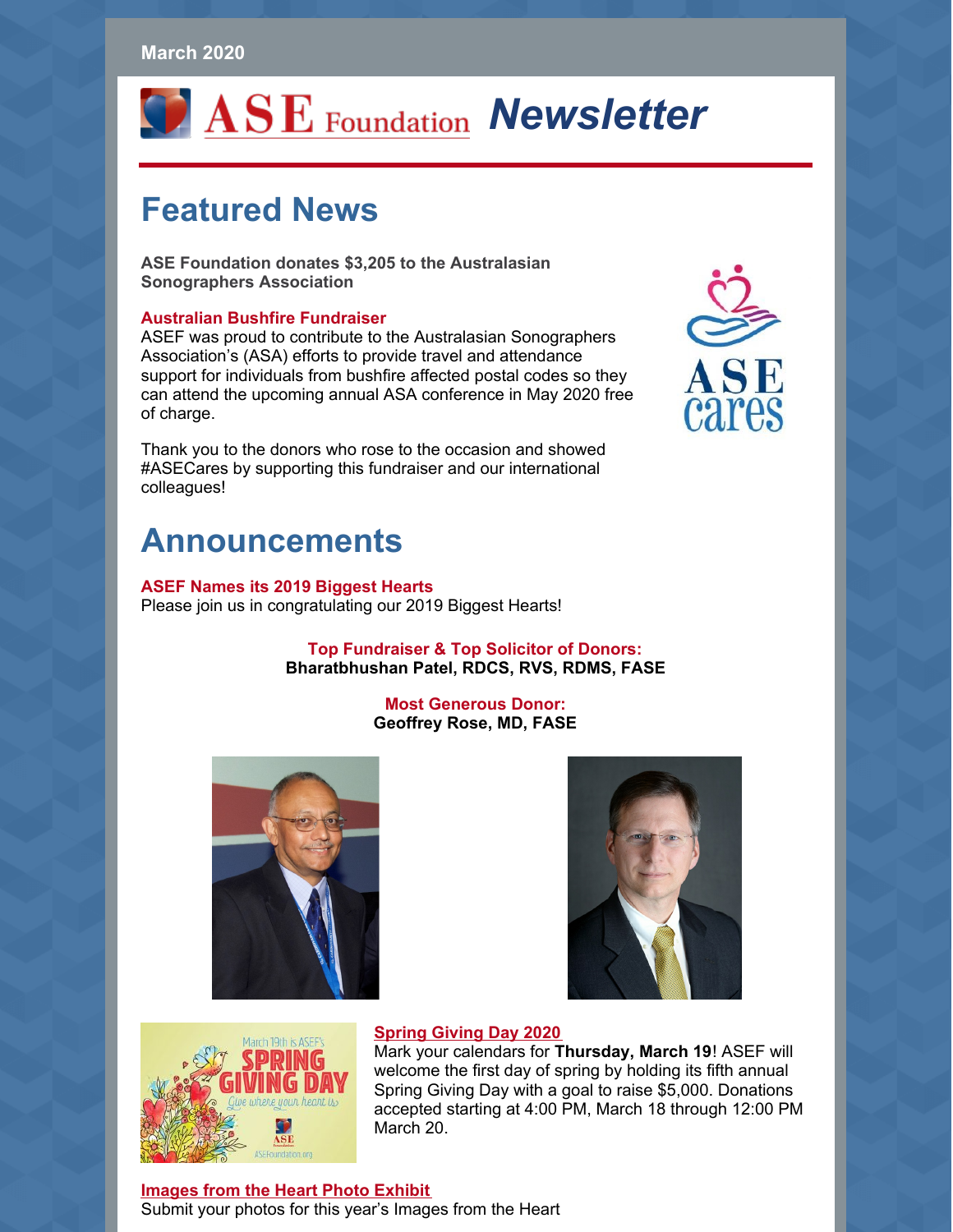photo exhibit. Entries accepted until **March 31**. Full submission details can be found [here](https://www.asefoundation.org/images-from-the-heart/).



#### **Apply for a [Council](https://www.asefoundation.org/council-travel-grants/) Travel Grant**

Applications for ASE's Council travel grants to support attendance to the 2020 Scientific Sessions in Denver, CO this June will be accepted until April 3. Application criteria can be found [here](https://www.asefoundation.org/council-travel-grants/).



#### **11th Annual [Research](https://www.asefoundation.org/11th-annual-research-awards-gala/) Awards Gala**

Purchase your ticket for ASEF's largest fundraising event, the Research Awards Gala! This event sells out every year and you don't want to miss out. Secure your seat for this premiere event [here](https://www.asefoundation.org/11th-annual-research-awards-gala/).



Ever thought about becoming an ASEF sustainer? Setup is simple and once established, your donations process automatically. We currently have **17** monthly sustainers who contribute about **\$1,050 each month**. Join this club of dedicated supporters, who provide consistent funding to ASEF.

"I like the monthly sustainer option for several reasons: it allows me to use an automatic donation process, therefore no writing a check, no mailing, and no time on a call. Also, it's much easier to donate a significant amount with little amounts over time than in one day with a large check. This way I guarantee my generosity stays significant!" - Past Annual Appeal Chairman **Jose Banchs, MD, FASE.**



### **ASE Foundation Calendar**

#### **Key Events**

March 18-20, 2020 **[Spring](https://www.asefoundation.org/spring-giving-day/) Giving Day** *Fundraising goal set at \$5,000*

March 31, 2020 **[Images](https://www.asefoundation.org/images-from-the-heart/) from the Heart Photo Exhibit** Deadline to submit your photos

> April 3, 2020 **ASE [Council](https://www.asefoundation.org/council-travel-grants/) Travel Grants**